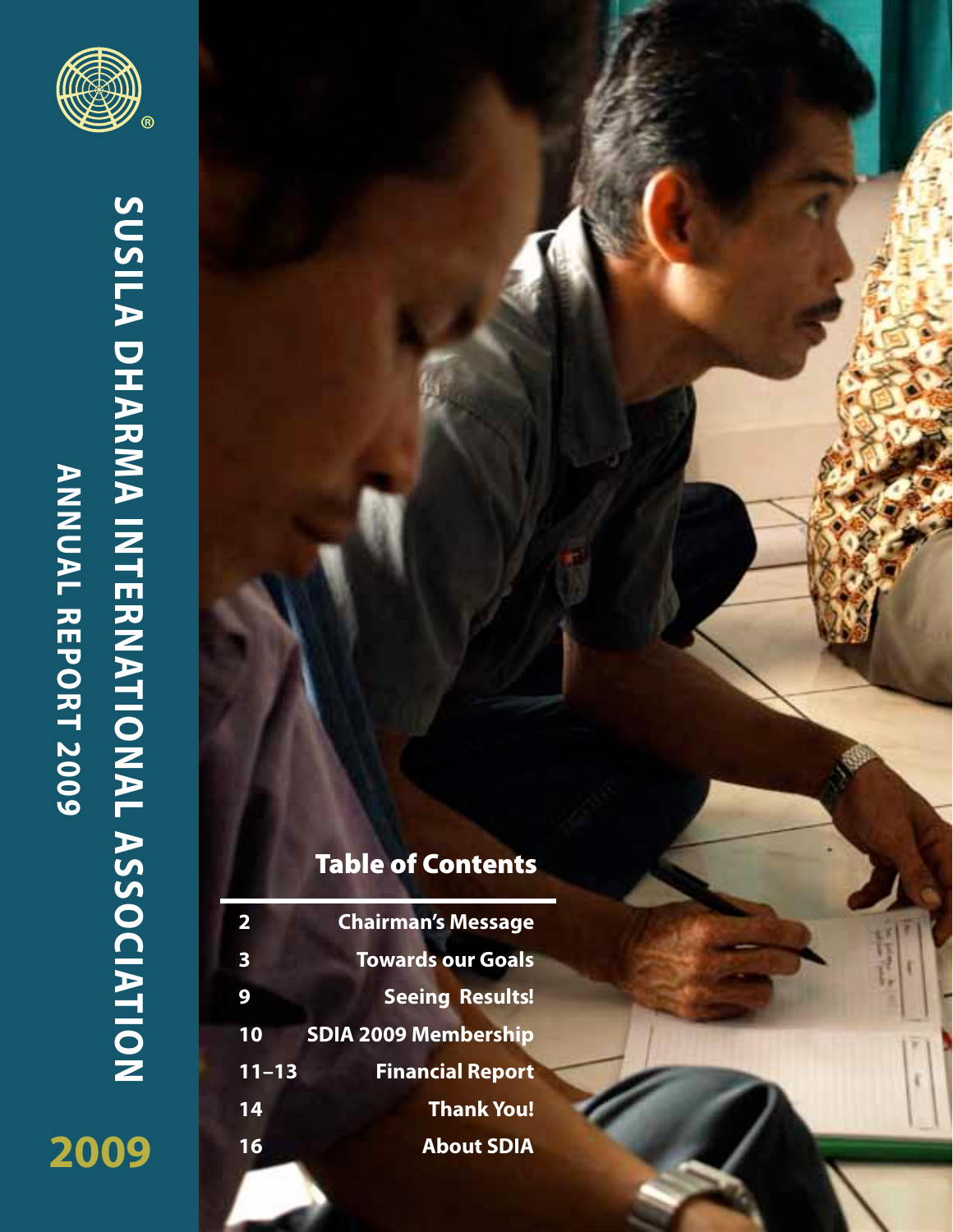# **Chairman's Message**

This letter provides an opportunity for me to reflect on my last four years as chairman of Susila Dharma International Association (SDIA), and comment on its achievements in 2009. It has been a great privilege and a learning experience for me to serve SDIA and support our network of 24 national Susila Dharma organisations and 48 projects and programmes.

As a member-based organisation with activities in 28 countries our successes are achieved through the inspiration, dedication and stamina of our project leaders and their teams. Because SD projects arise from individual initiatives, they cover a very wide range of services to humanity. All these projects begin with the efforts of one or more people, but over many years they may become quite large organisations.



Readers may be aware of the Millennium Development Goals (MDGs), established by the United

Nations in 2000 as a set of measurable targets to address some of the most pressing needs of humanity to be achieved by 2015. A ten-year review is under way which shows that, although progress has been made, the international community is still a long way from reaching these goals. Our member projects, and the SD organizations that support them, contribute in their unique ways to achieving these goals in areas such as poverty alleviation, primary and maternal health care, education, human rights and sustainable livelihoods and agriculture. As they mature, many SD projects and SD nationals are able to attract financial support from national and multinational national agencies and trusts that recognize their capacity to demonstrate creative approaches to global problems.

As the social and humanitarian organisation affiliated to the World Subud Association, SDIA receives a large part of its funding through donations and bequests from Subud members and Subud organizations. Without that support we could not continue to grow and I wish to thank them and all our donors for their trust in our work, and recognize here the importance of their continued commitment.

Before ending I would like to pay tribute to the outstanding work of our Executive Director, Virginia Thomas and the Office team: Rosanna Hille, Cassidy Sterling, Solen Lees and Samuel Chapleau. They work as volunteers or with partial remuneration, which neither adequately reflects their professional competence nor the long hours they work.

SDIA's international Board members are located around the world and because of the huge distances and the cost of travel we hold regular board meetings by conference call. However it is essential that the Board has a face-to-face meeting and meetings with SDIA members annually in order to carry out their responsibilities. It has been a privilege to have participated as a board member and chairman of this dedicated team in support of the members of SDIA.

I believe that Susila Dharma International Association has a great future, and can play an increasing role in dealing with the multifaceted and interlinked crises facing our world.

At the Subud World Congress in January 2010, I handed back the chairmanship of Susila Dharma International Association (SDIA) to Kumari Beck, from whom I took over as chairman in 2005. Kumari was huge support in my first year as chairman and I hope I can return this favour.

> **Sharifin Gardiner,** East Sussex, England

## **From Incoming Chairperson: Kumari Beck**



It is an honour to be selected to serve Susila Dharma International Association over the next four years. I hope to build on the strengths and successes achieved so far, and to achieve the objectives set by the members of SDIA at the recently concluded World Congress (January 2010). As Sharifin has mentioned, the challenges posed by the complex world conditions are many, and the inequities experienced by the majority of our world's people appear overwhelmingly difficult to address. However, I am optimistic that we are also capable of creative solutions based on love, compassion and our natural impulse to care for and contribute to the wellbeing of others. May these ideals infuse our efforts.

**Kumari Beck,** 

Fort Langley, British Columbia, Canada.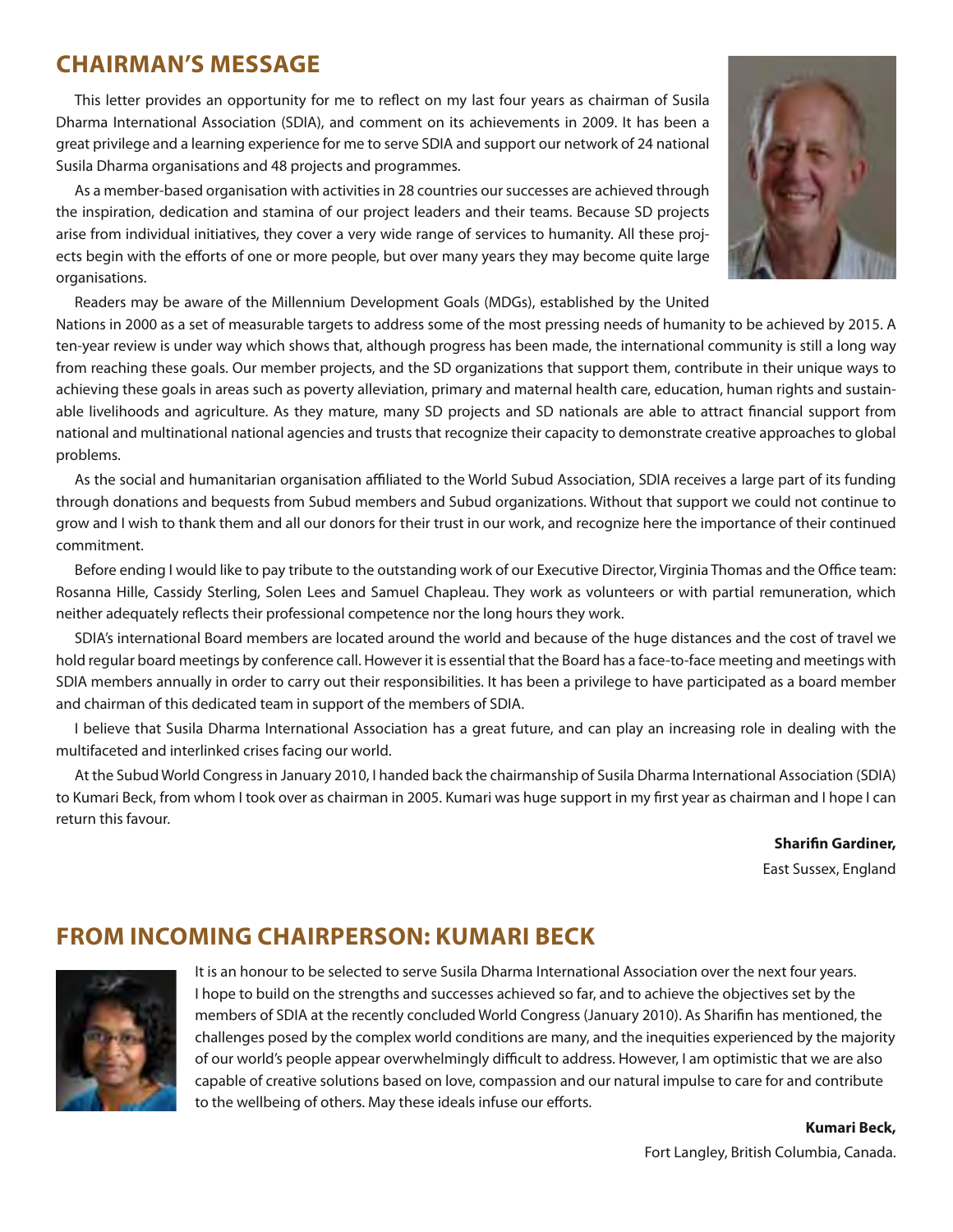# Towards Our Goals!

SDIA is an association of national organisations (voting members) and social projects (associate members) that give the Board and Office their goals and general direction. These goals (see right) took our activities through to the World Subud Congress in New Zealand in 2010 where members voted to further refine the goals for the period 2010-2014.

SDIA meets its goals through services and activities in four key areas:

- Support to Members' Initiatives
- Outreach, Networking and Learning
- Research and Publications
- Links to Other Organisations

The purpose of this report is to account to members, donors, friends and the general public for the activities of the SDIA Board and Office in line with the goals set for the organisation, and the means at its disposal.

# **Support to Members'Initiatives**

## **Capacity Building Activities**

In 2009, with the generous support of the Blond Trust and other donors, SDIA continued its capacity building activities to support individuals and member organisations. These include training and assessment, on-line mentoring and support, fundraising for projects and coordination of resources within the SD Network.

### **SD NATIONALS SUPPORT GROUP**

At the July AGM and Members' Meeting at Loudwater Farm in the UK it was agreed by those present that capacity building for SDIA members should continue to be a main focus of SDIA. An SD Nationals Support Group was formed by SDIA Directors Haris Wolfgang, Raphael Bate and Romina Vianden-Prudent, with the goal of helping SD nationals develop their teams, articulate their visions and build stronger organisations. Along with the SDIA office, they have been providing communications and support to SD Nationals looking for support in their work.

#### **SDIA Network Goals 2006-2010**

#### **1. Support our members**

- Support SD initiatives at ALL stages
- Strengthen Project Management skills and capacities of the Network
- Increase our learning and knowledge and improve communications, and information sharing between members.
- **2. Strengthen Our International Network**
	- Develop Common Vision of the Network
	- Work for the sustainability of the network and its members:
	- Facilitate formation of longterm partnerships
	- Ensure sustainability of Network Office.
- **3. Strengthen Links With Subud Members, Organizations, Development Agencies and the United Nations**
	- Include and mentor youth
	- Reach out to Subud members of all ages and Wings
	- Increase collaboration with World Subud Association and **Office**
	- Widening our 'Footprint' by reaching out to like-minded development and research partners

Design by Cassidy Sterling Cover Photo by Bardolf Paul, *Yayasan Tambuhak Sinta, Kalimantan, Indonesia*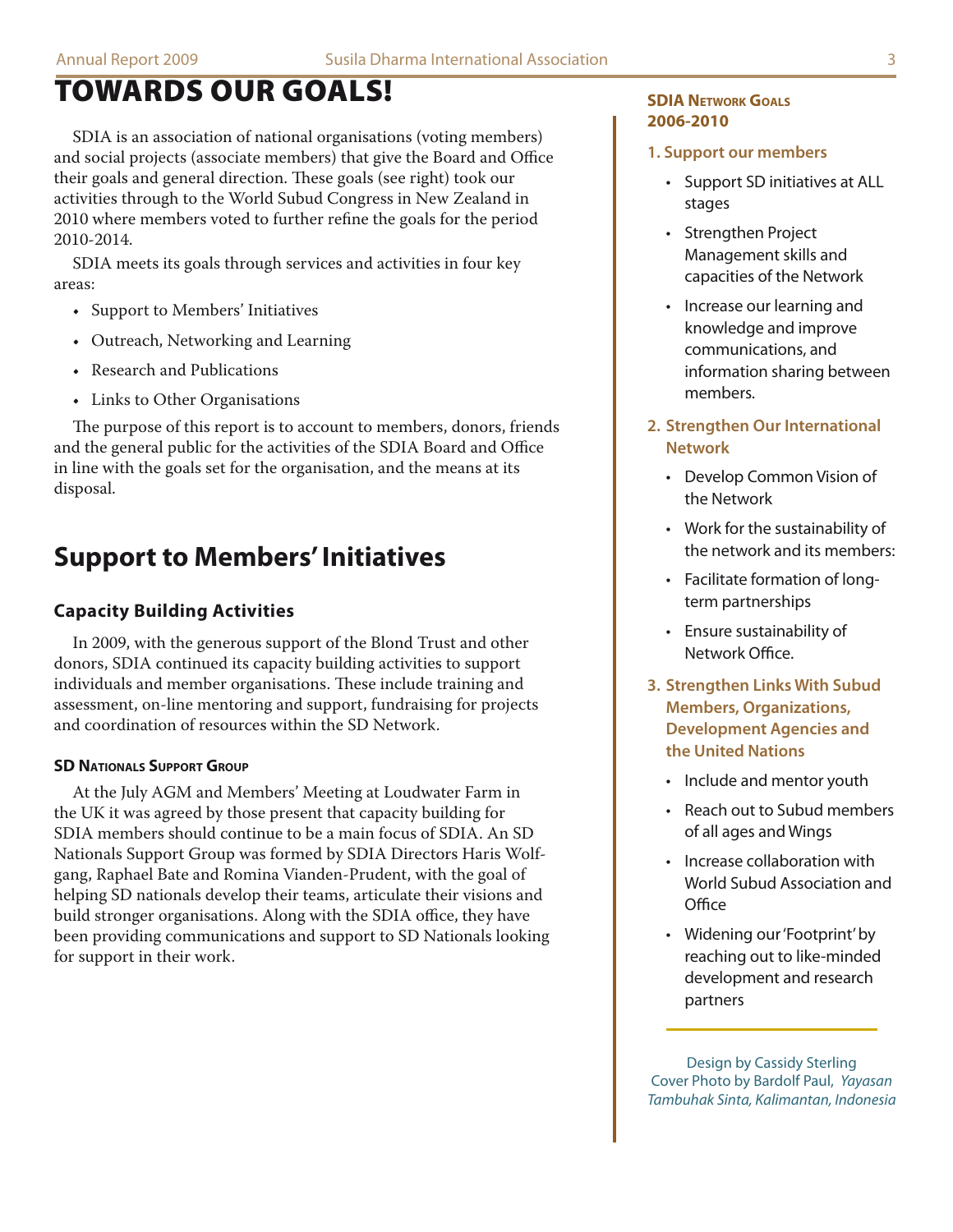

**Lemba Imbu Clinic will pilot the community health center model in 2010.**

#### **SD Democratic Republic of Congo**

In October SDIA staff member Samuel Chapleau travelled to the DRC to continue the capacity building activities with SD DR Congo and SD projects started in 2008. In addition to visiting all the projects, Samuel focused on strengthening the functioning of SD DRC and organised a workshop for the SD projects in the health sector to introduce a model of communitybased and managed health centres. Working in partnership with Médecins d'Afrique, this initiative will be piloted at Lemba Imbu in 2010. The meeting gave SD health projects leaders and others the opportunity to learn and share information about models of community-managed health centres made affordable through mutual societies for health. (Read Samuel's report in **[French](http://www.subud.ca/susila-dharma.jiwa?tx_cccbrowse_pi1[pointer]=1&cHash=b91be55ab2)** or **[English](http://www.subud.ca/susila-dharma.jiwa?tx_cccbrowse_pi1[pointer]=2&cHash=a6337e8383)**.)

#### **SD INDIA**

SD India projects are very diverse and need support to build a range of different capacities. In consultation with SDIA Director Lawrence Fryer and SD India Chair, Swamynathan Arulsamy, it was agreed that SDIA and SD India would pilot an approach to capacity building that began with a formal needs assessment. A professional consultant



**The Centre for Culture and Development, Madurai, India.**

was hired to carry out a pilot assessment of the Center for Culture and Development. **[Read CCD's Capacity Assessment on the website.](http://library.susiladharma.org/members_sd_project_reports/2010_06_CCD_SWOT_Analysis.shtml)**

#### **SD INDONESIA**

SD Indonesia identified some capacity development needs of SD Indonesia projects in 2009. In consultation with SD Indonesia and Yayasan Tambuhak Sinta (YTS) a number of training possibilities were explored including English languages classes and the development of skills to strengthen the projects' activities. It was finally agreed that YTS would host a Training of Trainers workshop in early 2010 which would include the participation of Bina Cita Utama School, Yayasan Usaha Mulia, SD Indonesia and other SD Indonesia projects.

#### **Preparing for SDIA's Capacity Building Programme in New Zealand**

At the end of 2009 the SDIA office spent time organising SDIA's programme for the Subud World Congress in Christchurch. This programme included more than 22 different capacity building workshops and project presentations. SDIA would like to thank all the project leaders and trainers who contributed their time to making this programme such a success.

#### **Web-based and online learning**

As part of its website, the SDIA Office maintains a "Tools and Resources" section that provides free resources to support project management, including proposal-writing, planning, monitoring, evaluation and fundraising. Many thanks to monitoring and evaluation specialist Daisy MacDonald (UK) for help with the tools and explanations provided in this section. All members and visitors are encouraged to use the SDIA website to share other tools and resources that have helped them in their own projects. Visit **<http://library.susiladharma.org/tools/index.shtml>**

#### **Technical Support**

Throughout the year the SDIA Board and staff work with individuals and project leaders to help them reach their goals to serve their communities. SDIA assisted a number of projects improve the quality of their fundraising strategies, funding proposals, and reports. Among others, SDIA provided special support to Bina Cita Utama School to enhance its management of volunteers and Virginia Thomas provided support and input into the strategic planning process at Fundacion Amanecer, Colombia.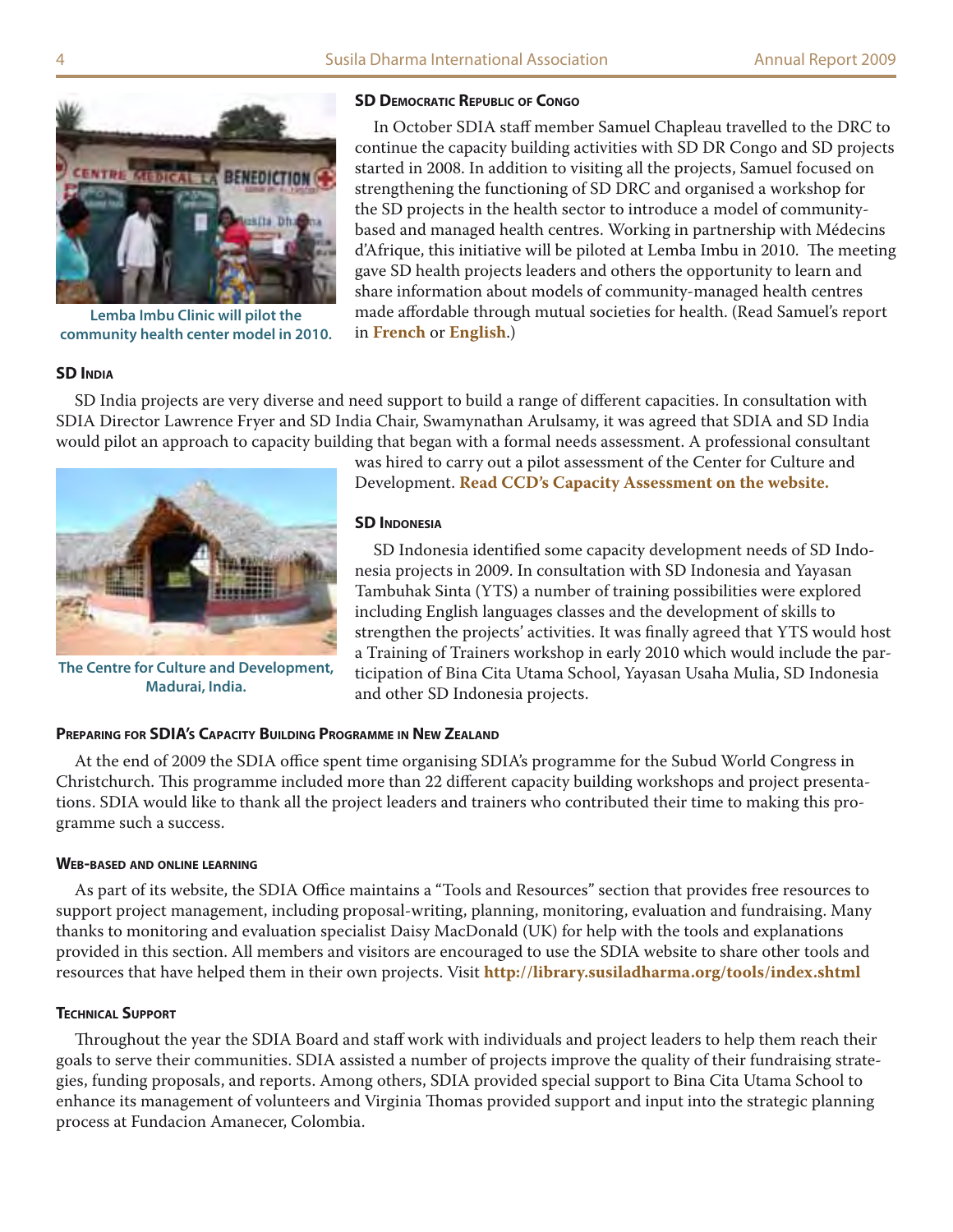## **Grants and Fundraising**

#### **SDIA Project Support Fund**

SDIA maintains a Project Support Fund to help projects and national organisations that want to improve their capacity in project management, fundraising, evaluation, auditing, volunteering or other areas of professional development. \$4,340 from the Project Support Fund was used to bring project leaders to participate in SDIA's Capacity Building Programme at World Congress, to provide tools and materials in support of the Youth Volunteering camp in Colombia, and to fund the participation of Psychology professor Teka Zewdie from Ethiopia in the International Child Development Programme Southern Africa Network meeting in Mozambique.



**Virginia Thomas, SDIA (center), with Askale and Teka Zewdie.**

#### **Fundraising for Projects**

As a service to the SD Network, project funding applications were trans-

lated, distributed and posted on the website ([http://project-activities.susiladharma.org/current\\_requests/index.](http://project-activities.susiladharma.org/current_requests/index.shtml) **[shtml](http://project-activities.susiladharma.org/current_requests/index.shtml)**), and support to a number of SD projects was coordinated by the SDIA office. In 2009 SDIA and SD National organisations ensured that dozens of projects had their budgets fully or partially met. The Office also provided photos, information, presentations, DVDs and posters to SD Nationals to assist them in their fundraising efforts. SDIA administered US\$ 133,709 in grants to projects, including:

- US\$ 22,382 to Africa
- US\$ 77,096 to Asia
- US\$ 14,300 to Latin America

#### **Emergency Relief**

SDIA raised \$11,645 for SD Indonesia to provide relief from the natural disasters affecting the country. SD Indonesia responded to the severe earthquake off Sumatra in September, which had devastating effects on the population. SD Indonesia, along with major international and national NGOs, was able to act quickly based on the assessments provided by the United Nations Office for the Coordination of Humanitarian Affairs (OCHA), in the districts most in need.

#### **Enterprise Sponsorship Program (ESP)**

The ESP facilitates the involvement of businesses that want to support SDIA and SD programmes, projects and activities. Many thanks to our Enterprise Sponsors for linking their enterprise with the community development work of the SD network. By the end of 2009, SDIA had five ESP members:

- Makesfive Ltd., UK (Solihin Garrard)
- Used Books Search Worldwide, UK (Muchtar Nankivell)
- Web Networks, Canada (Oliver Zielke)
- Shepherd's Watch, Canada (Harris Morrison)
- Markets Intelligence, Canada (Luke Penseney)

Learn more about ESP: **www[.donations.susiladharma.org/enterprise/](http://donations.susiladharma.org/enterprise/)**

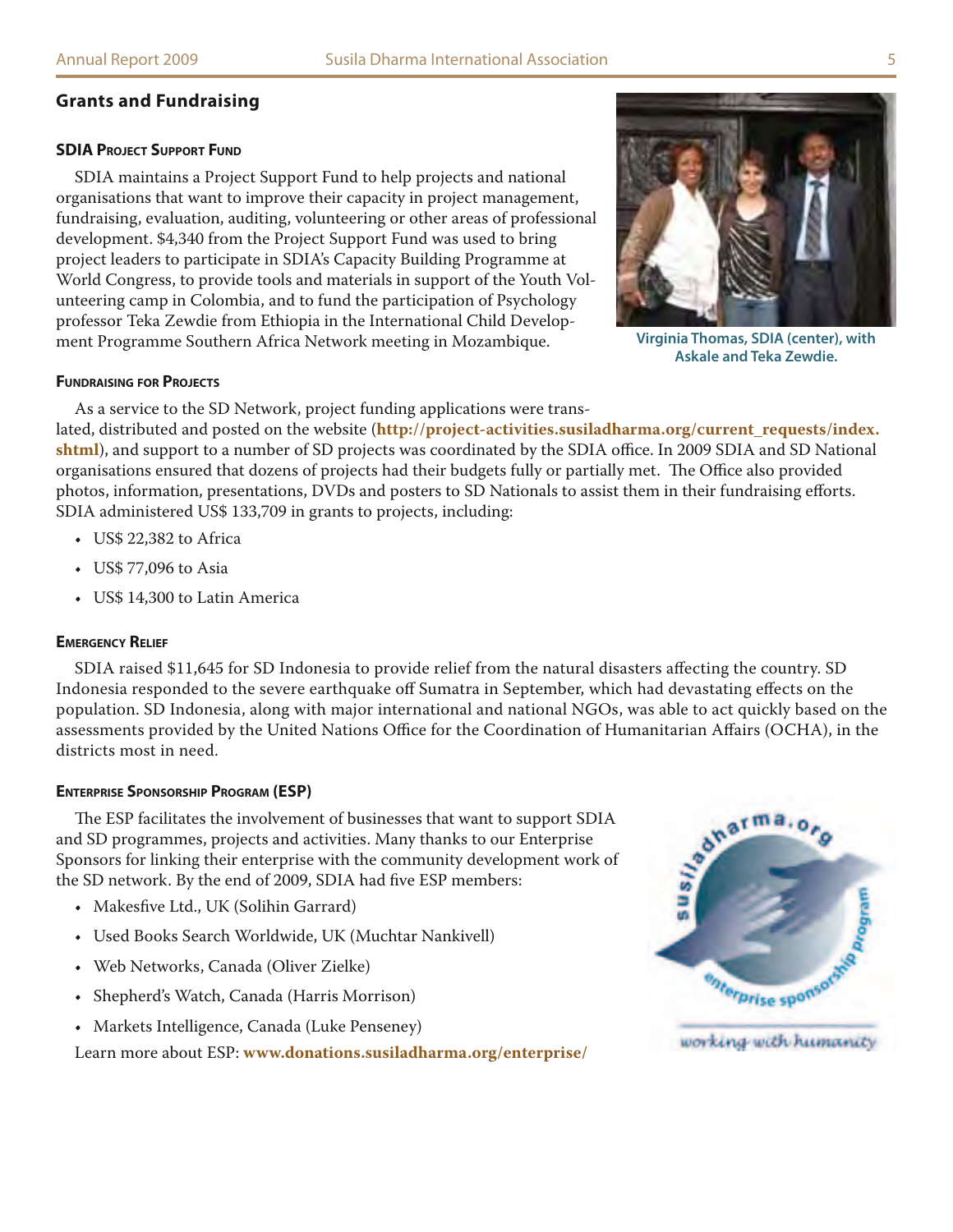# **Outreach, Networking and Learning**

In 2009, SDIA organised a number of activities to promote two important goals: first, to increase learning, knowledge and information sharing between members and, second, to include and mentor youth and others who want to get involved in Susila Dharma social, development and humanitarian work.

### **Members' Meetings and AGM**

From July 3–5, 2009 SDIA held its annual Members Meeting and AGM at peaceful Loudwater Farm in the UK. Leading up to the Subud World Congress in 2010, representatives of eight SD national organisations, two projects and observers came together to explore what has been achieved by the Susila Dharma Network and where it should be heading. Solihin Garrard of Makesfive™ facilitated a workshop called "Looking Back, Looking Forward" on SDIA's three key goals 1) to support SDIA's 63 members organizations; 2) to strengthen the International Network and 3) to strengthen links with others.

Looking back over past four years, members felt that we have grown in our awareness of Susila Dharma as an intercultural network; "What makes us different is the intercultural aspect of our SD work—we are learning to know each other and the opportunities and constraints we face. This is different from imposing a western model of development on our partners". Yet it was felt we still have a long way to go. Recommendations for future action focused on building our capacities and drawing on expertise in the area of communications, project management, fundraising and intercultural awareness.

Project presentations were delivered by Lailah Armstrong on the International Child Development Programme (ICDP), Michael van der Matten on the progress of the Bina Cita Utama (BCU) School in Kalimantan, Lawrence Fryer on the state of SD projects in India, and Virginia Thomas, Heloise Jackson, Jorge Guerin and Arnaud Delune described the situation of SD projects in the DR Congo. Polly Skerratt, Chair of SD Britain, presented a professionallymade video about SD Britain. Michael van de Matten and Sabariah van Beek, both early UN pioneers who worked with Varindra Vittachi and Ed Kerner, spoke about the process of getting SDIA accredited at the UN. The Members' Meeting was followed by a two-day SDIA Board meeting.

### **SDIA Activities at the Spain Meeting**

SDIA Board members Sharifin Gardiner, Lusana Blond, Laura Lesley and Lawrence Leetz and staff members Solen Lees and Virginia Thomas attended the Subud Zone 3 meeting that took place near Santiago de Compostela, Spain, in May. SDIA organized several workshops and presentations over the course of the week. Sharifin Gardiner, with the help of Daisy MacDonald, facilitated a well-attended discussion on possible answers to the current crises facing the world, with a strong focus on environmental solutions. Solen Lees led a workshop on SDIA's get Involved initiative, on how to volunteer in the SD Network. Solen also presented a workshop on a Rights-Based Approach to development within Susila Dharma and the course she attended in Geneva in March on Human Rights Law and Advocacy. This was followed by a discussion on how SDIA can use its United Nations accreditation to forward the network's human



**Solen Lees (staff) and Rasjidah Flores (Director) work together on the volunteer program.**

rights work. Our Enterprise Sponsorship Program (ESP) was introduced by Director Laura Lesley, after which two new enterprises joined.

#### **Volunteering**

Through its get Involved! Blog on the website, SDIA provides information to anyone interested in volunteering with SDIA member organisations in 28 countries. We encourage people to engage in social action locally and internationally, and offer resources on how to do that. SDIA also encourages former volunteers to share their stories—positive and negative—so that we can all learn how to improve volunteer experiences for both projects and volunteers. See **[http://blog.susiladharma.org/](http://blog.susiladharma.org/volunteering-opportunities/) [volunteering-opportunities/](http://blog.susiladharma.org/volunteering-opportunities/)**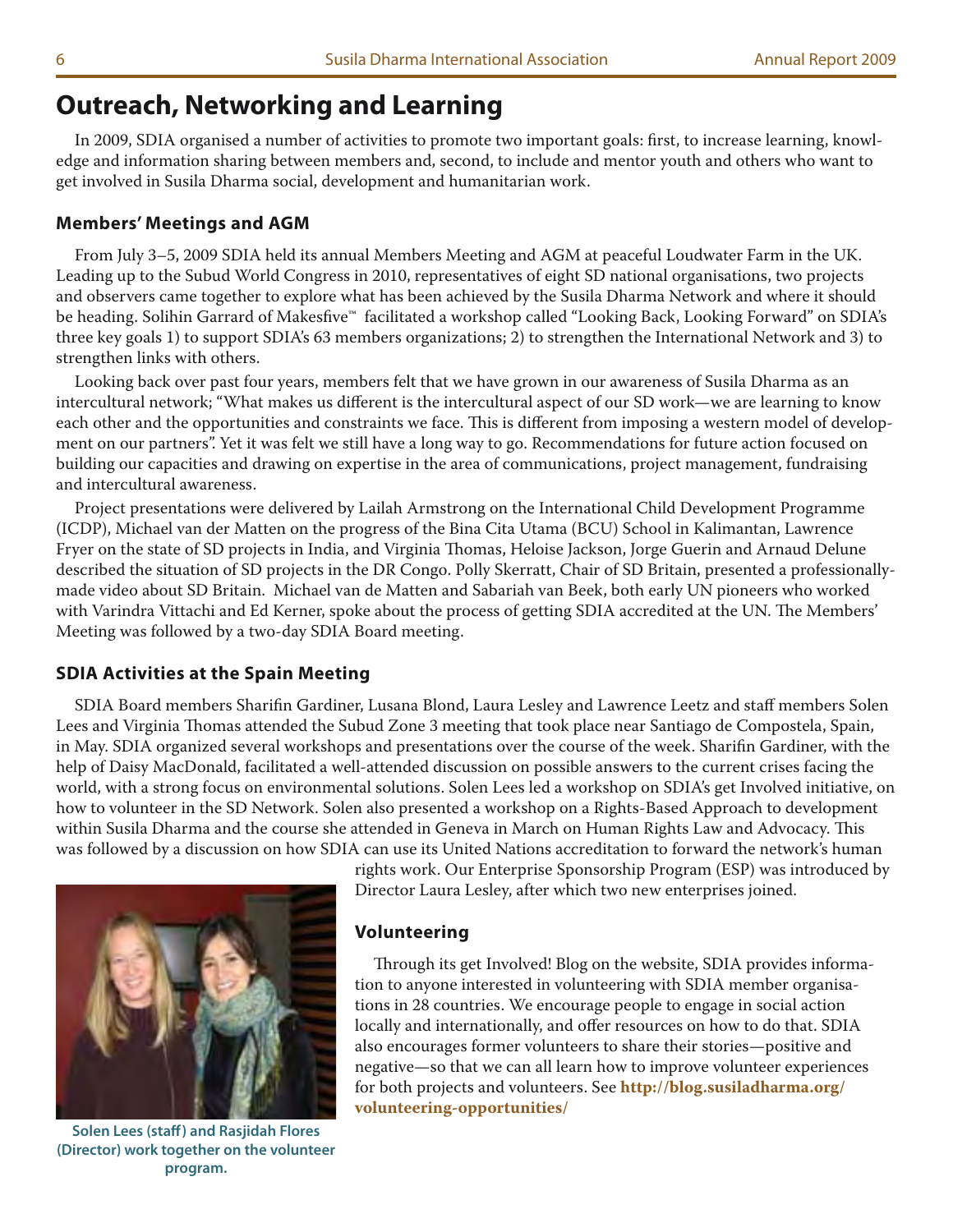#### **Youth Volunteering Camp**

At the initiative of youth organiser Alexandra Woodward (USA), SDIA helped coordinate and support the first annual Youth Volunteering camp in Colombia. Volunteers rebuilt part of Fundación Amanecer's school for local and disadvantaged children, and then had a week of educational activities with the students. The camp drew 20 participants from as far as Australia and as close as Amanecer. The camp helped bring the residents of Amanecer together and motivated local youth to take an active role in its education and social development initiative. The camp was extremely fruitful both for the youth participants, the community, and the school.

#### **Other Visits and Representation**

The Office team and Board members actively represented SDIA at various regional meetings and congresses. Mardijah Simpson represented SDIA at the Subud Australia national congress. Chairman, Sharifin Gardiner attended the Zone 4 Gathering in Moscow, where he explained to members how they can participate with SDIA. In November 2009, Solen Lees, visited SD project Vida Plena in Paraguay and provided a detailed report on the project activities. **[Read Solen's report here.](http://library.susiladharma.org/education/2009_12_Report_on_Vida_Plena.shtml)**



**Sheyla, from the Vida Plena Program in Paraguay, still loves to draw.**

# **Publications**

Publications about SD projects and activities of the network are part of SDIA's goals to increase shared learning and knowledge and inform the public about SDIA.

### **SDIA eNews**

The SD Network eNews is one main method of sharing information about the activities of the Network on a regular basis. In 2009 seven eNews newsletters full of information about the SD network were distributed in English, French and Spanish.

## **SDIA Website**

The new SDIA website was officially launched prior to the SDIA 2008 AGM in Colombia and has continued to develop in 2009. It provides a more effective platform for supporting the work of SDIA members with project management tools, developing a shared global identity, and providing information to site visitors. Thanks to the support of the Muhammad Subuh Foundation, SDIA has added a photo database to assist members locate images and photos to enhance their local fundraising efforts.

### **In Context Magazine**

At the request of its members and the World Congress organising team, SDIA developed a magazine to relate the work of SD projects to general global trends in development. In Context contains 10 colourful and informative articles that put the impressive work of some SD projects into the broader context that affects all our lives. In Context was widely distributed at the 13th World Congress, has been distributed to other development organizations and is available as separate articles on the website, **[http://](http://blog.susiladharma.org/category/articles/incontext/) [blog.susiladharma.org/category/articles/incontext/](http://blog.susiladharma.org/category/articles/incontext/)**.

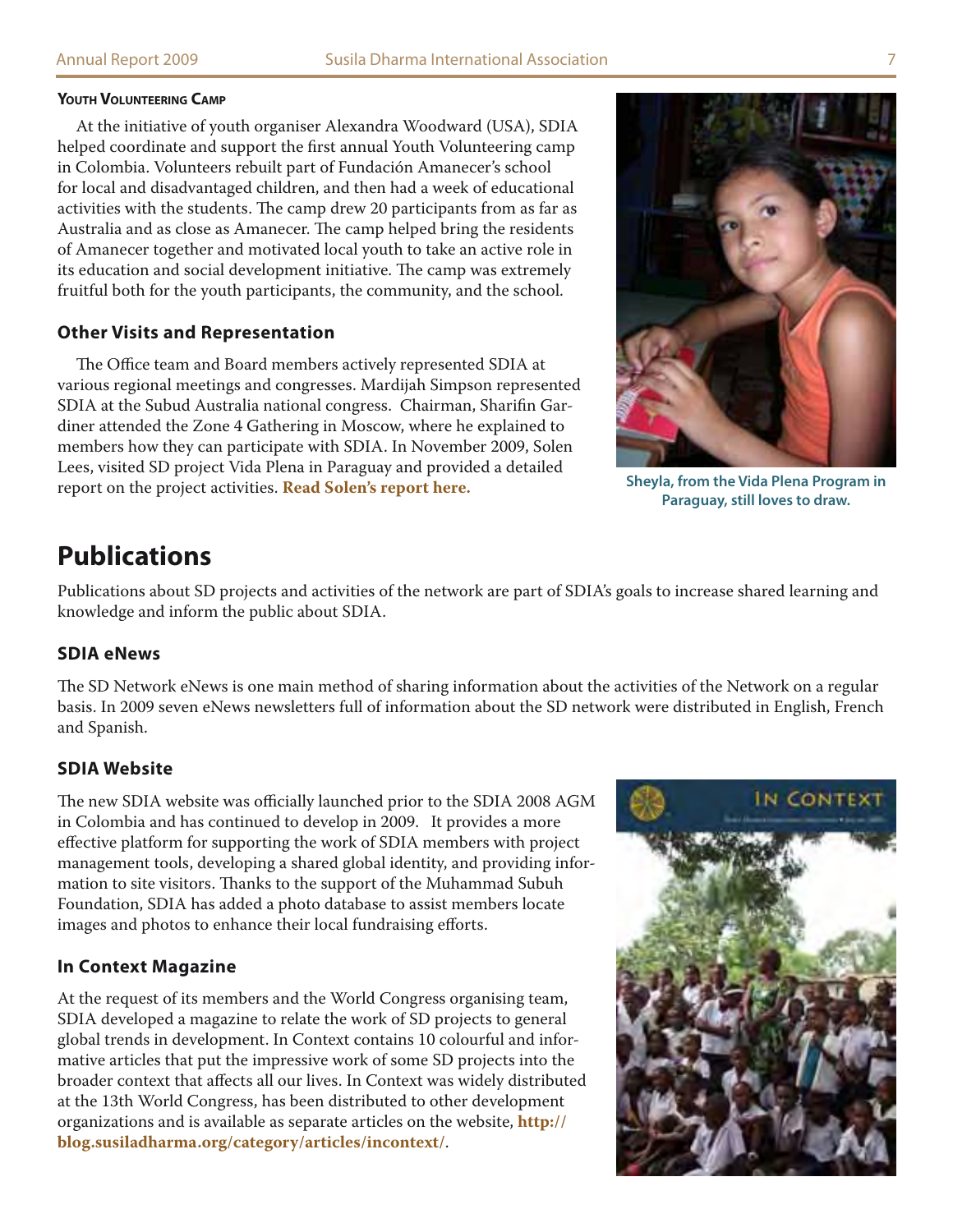# **Linking With Other Organisations**

SDIA is privileged to have Consultative Status with the United Nation's Economic and Social Council (ECOSOC), UNICEF and Department of Public Information. In 2009, SDIA began to articulate a clearer strategy for its work at the UN, focusing on how SD projects, SD nationals and SDIA as whole works to promote and help achieve the Millennium Development Goals, and the full range of human rights.

SDIA and the World Subud Association combined efforts to provide training for SDIA staff member Solen Lees who provides logistical support and coordination for SDIA on UN participation. She was selected to be a participant in a twoweek course on International Human Rights Law and Advocacy organised by the International Service for Human Rights (ISHR) in Geneva. Its main objective is to empower Human Rights organisations by training their representatives to effectively use the United Nations human rights mechanisms. The course ran parallel to the 10th session of the Human Rights Council. In 2009, Solen applied the knowledge gained in this course to make her own work more effective and disseminated information about the course within Subud and in the SDIA network through reports and workshops.

UN Meetings and related conferences attended in 2009 were:

- New York : NGO committee on UNICEF, attended by Alexandra Woodward
- New York : Commission for Social Development, 47th Session. Priority Theme: "Social Integration" attended by Myra Margolin
- Geneva : 10th session of the Human Rights Council, attended by Katherine Carré, Amalia Rasheed, Solen Lees, Frédéric Richard
- Geneva : Human Rights Council Sessions on The Rights of the Child, attended by Amalia Rasheed and Virginia Thomas
- Geneva : Human Rights Council Sessions on The Right to Food and Human Rights Council Interactive Dialogue on Freedom of Religion or Belief and on Human Rights Defenders, attended by Amalia Rasheed
- Geneva : United Nations Durban Review Conference, attended by Katherine Carré
- Geneva : ISHR Training in Advocacy and International Human Rights Law, attended by Solen Lees
- Geneva : United Nations Panel Discussion on Climate Change at the 11th session of the Human Rights Council, attended by Katherine Carré
- Geneva : 2009 Social Forum, attended by Mardiyah Tarantino and Liliane Tavakilian
- Geneva : Celebrating the 20th Anniversary of the Adoption of the Convention on the Rights of the Rights of the Child (CRC) meeting organized by the UN Office for Human Rights and the Committee on the Rights of the Child, in collaboration with UNICEF and NGOs, attended by Katherine Carré. *(For reports on UN meetins see link below.)*

In 2009, SDIA formed a partnership with the international NGO Médecins d'Afrique. Both organisations share a commitment to helping communities develop and manage effective healthcare and disease prevention services, at rates that are affordable to the whole community. (For more information visit website: MDA.)



**Solen Lees (back row red scarf) attended a 3 week training course in Geneva on promoting human rights.**

Whenever possible, SDIA supports youth to become actively engaged in public policy and international issues. In 2009, SDIA provided a \$600 grant to Lizzie Gawen of the UK to attend the Copenhagen Climate talks as a member of the UKYCC Youth Delegation. *To learn more about her experience, see videos:* **[http://delega](http://delegation.ukycc.org/film/)[tion.ukycc.org/film/](http://delegation.ukycc.org/film/)**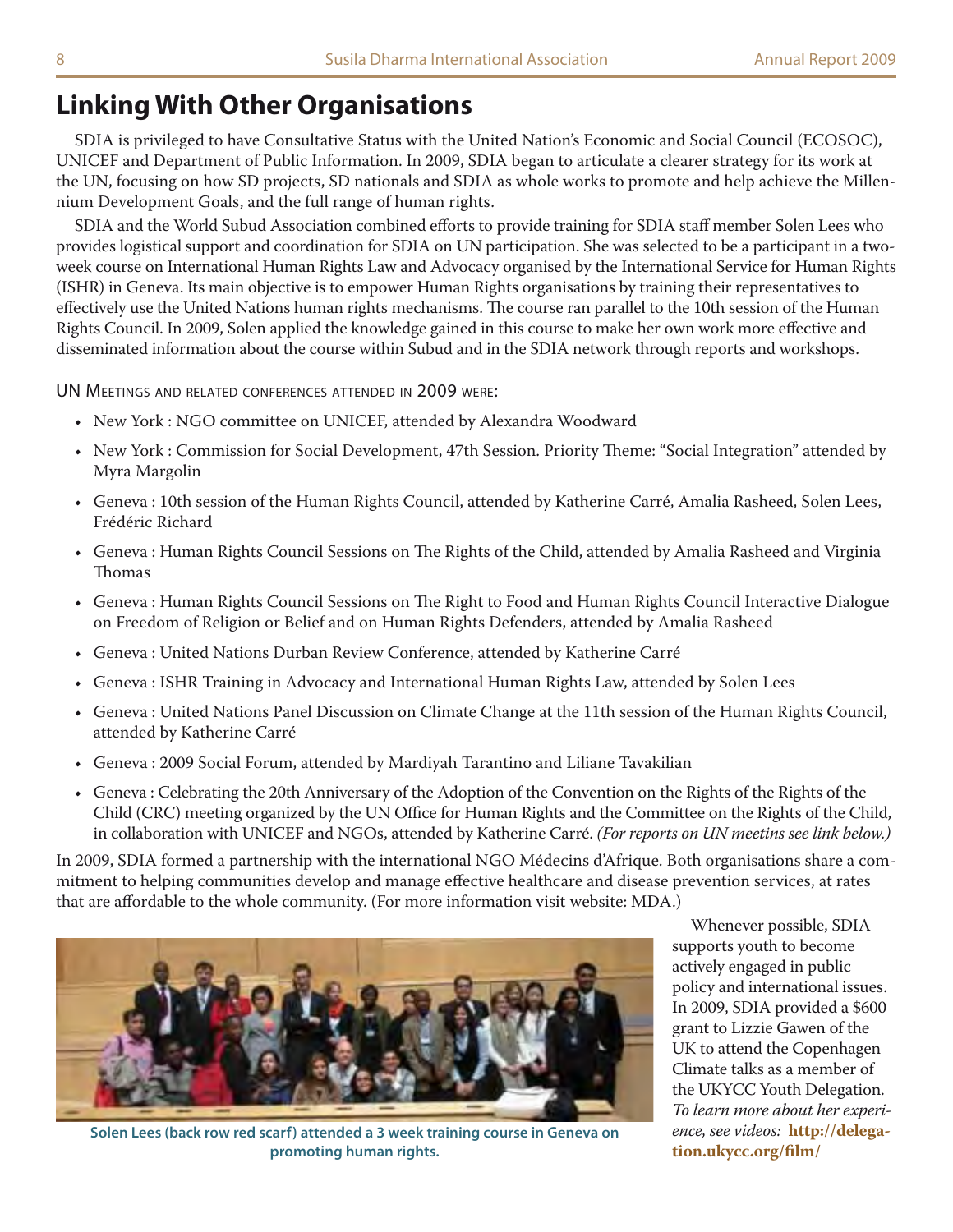## **Seeing Results!**

People sometimes ask—"When I give a donation to Susila Dharma, what are the results?" Here are a few examples from 2009. These reflect the value and strength of our international network, and through working together we achieve a lot more.

In early 2009, the SDIA eNews announced that a Health Center needed a motorcycle to carry out a community health program in the Kinshasa (DR Congo) area. The response was immediate and Dharma Trading stepped in to give the funds to buy a motorcycle and refrigerated boxes to keep the vaccines cold. The project leader, Zola Ferdinand, writes:

*"We want to confirm that the motorcycle will allow us better to accomplish our functions as a Health Centre with a community of 19,064 inhabitants, mainly very poor families, in vaccinationdelivery, training in disease prevention and emergency care. Many thanks to the owners and staff of Dharma Trading (USA) who have made the purchase of this motorcycle possible!"*



**The staff of Yenge Health Center in D.R. Congo serve a wide community.**

In 2008, SDIA, with the support of the Blond Trust and in collaboration with Yayasan Usaha Mulia (YUM) supported an evaluation YUM's Children's Village Orphanage. The findings, conclusions and recommendations of the evaluation were taken up by YUM management and in 2009, its Board successfully reoriented the activities of the Children's Village to be in line with International Best Practice guidelines.

Fundación Amanecer has a new school bus thanks to the fundraising efforts of SD Netherlands. To carry out their educational and cultural programs the Fundación needed its own means of transport for the children. Led by SDIA Board member Lawrence Leetz, funds were raised from many donors though SD Netherlands, SD Ireland, SD Spain, and SDIA.

In 2008, SDIA began a cycle of capacity building workshops in the Democratic Republic of Congo (DRC) to help strengthen SD DRC and all the SD projects there. Already by 2009 and in early 2010, there has been an improvement in communications with and management of SD DRC and several projects.

Bricks for Yenge! In 2009, SDIA approached Leonore Waage, Chair



**A new bus for the children at Fundacion Amanecer, Colombia.**

of SD Norway, about raising money to build a wall around the Yenge Clinic in the DR Congo, to increase security and protect staff and patients. According to Yenge Clinic leader Zola Ferdinand, "last year we had some serious security breaches, so we need a wall to keep others off the premises. This will help ensure the safety of patients and good reputation of the clinic." Leonore proposed a "Bricks for Yenge" Campaign. By early 2010, all the money to build the much-needed wall had been raised.

The combined efforts of SDIA and SD national organisations, helped meet the needs of some 15 social and humanitarian initiatives in 2009: these included Lemba Imbu School in the DRC, Tierraviva's programme with incarcerated mothers and children in Argentina, Fundacion Amanecer education program for poor and indigenous children in the Quindio region of Colombia; the International Child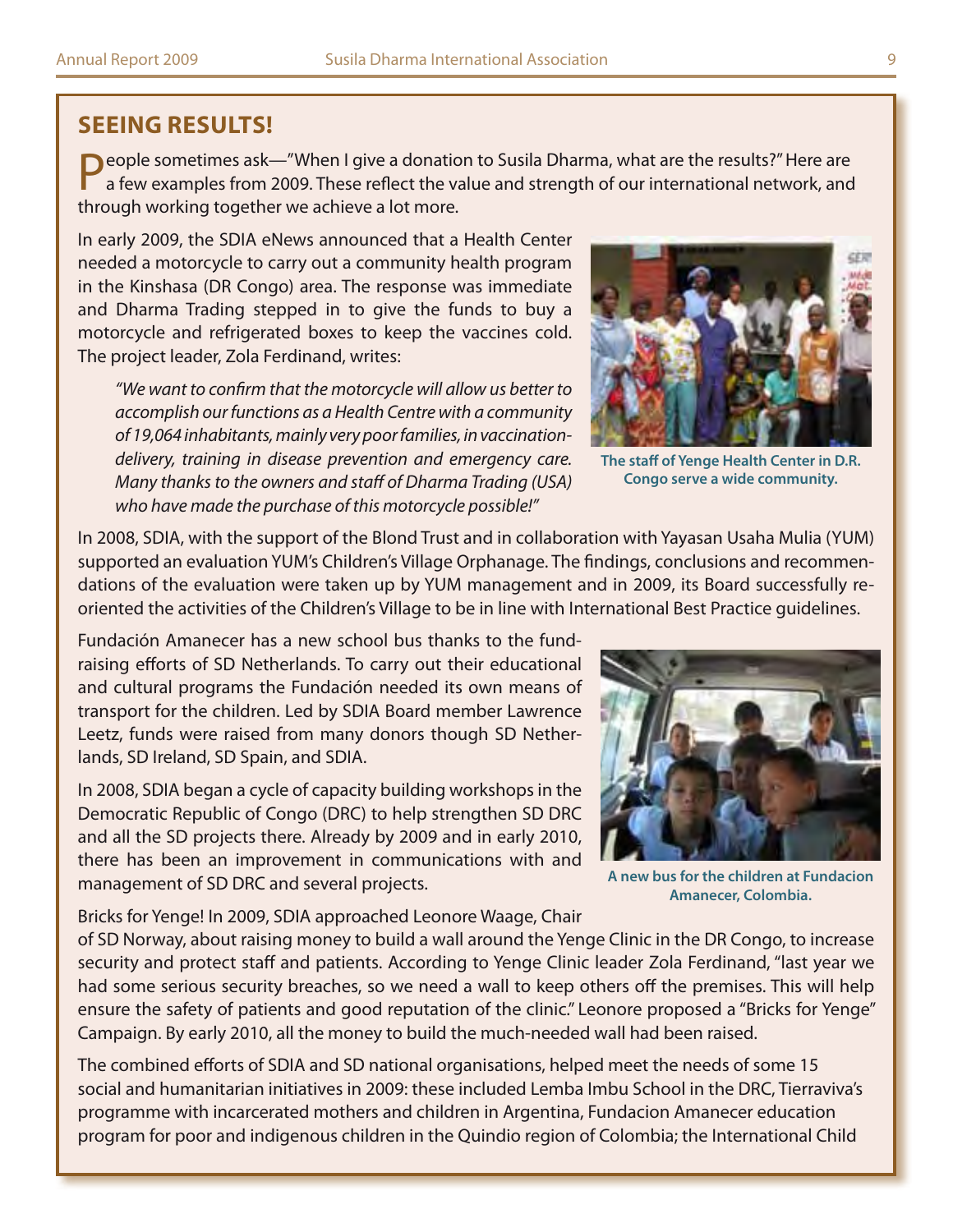

**Children's Vision provides glasses to children in Bolivia.**

#### *Continued from page 11*

Development Programme, and El Refugio which assists at-risk youth and prevents youth recruitment into armed groups in Colombia. This action alone translates into thousands of children and youth gaining skills and education and hundreds of parents getting help and support to become better parents. Thanks to the support of the SD network, Mithra Foundation was able to offer a successful camp for poor children in the slums of Bangalore, India. Bella Rosario from the Foundation wrote:

*"Last week we completed our summer camp and the children enjoyed it thoroughly. There were children from five slums and they managed a lot of activities. Five teachers and two volunteers managed the program. "*

# **SDIA Members In 2009**

SDIA exists to serve and support its members and encourage new members to join the Susila Dharma Network. In 2009 SDIA had 24 national SD organizations that were voting members and 48 projects that were associate members.

# **SDIA Members by Area of Activity**

#### **National SD Organizations work together to suppor t projects through par tnerships and grants. These are active in…**

#### Austria, Australia, Britain, Canada, Chile, Colombia, Cuba, DR Congo, Ecuador, France, Germany, India, Indonesia, Ireland, Netherlands, New Zealand, Norway, Portugal, Serbia, Spain, Suriname, Ukraine, USA and Vietnam.

### **SDIA members working in Child Development and Education:**

Africa: Albadi, Groupe Scolaire SD Lemba Imbu, Complexe Scolaire SD Inkisi, L'École Nkembo, (DR Congo). Asia: Anisha Foundation Urban, Center for Culture and Development, Mithra Foundation (India), Bina Cita Utama School, Yayasan Usaha Mulia, (Indonesia). Americas: Fundacion Despertar, Entrelazos (Argentina), Child's Garden of Peace (Brazil), Fundación Amanecer, Fundación El Refugio, Fundación Educativa Amor (Colombia), Fundación Vida Plena (Paraguay), Inka Samana (Ecuador), My Neighborhood International, Seven Circles Retreat Center, Teen Moms & Tuning In (USA). Europe: International Child Development Programme (Norway: activities in 18 countries), Lewes New School (UK), Puppeteers Without Borders (France), The "Q" Fund (USA), Roda Viva (Portugal), School Without Violence (Serbia).

### **SDIA members working in Community Health and Wellbeing:**

Africa: Centre de santé de Nkandu, L'École Médicale de Kimpemba, Polyclinique Nandora-Vunguta, Yenge Health Centre (DR Congo). Asia: Yayasan Usaha Mulia (Indonesia)

Americas: Asociación Vivir (Ecuador), Children's Vision, American Overseas Medical Aid Association, Clear Path International, Quest Center for Integrated Health (USA), Usaha Mulia Abadi (Mexico).

### **SDIA members working in Community Development and Sustainable Livelihoods:**

Asia: Atam Deep Foundation, SRADHA (India), Yayasan Tambuhak Sinta, Yayasan Usuha Mulia (Indonesia). Americas: SINTRAL (Ecuador), Tierraviva (Argentina), Bellingham Community Meals (USA). Europe: Fountain Housing Association (UK).

### **SDIA members working to Protect the Environment:**

Altai Conservancy (USA), Sun For Life (France), Anisha Foundation Rural (India).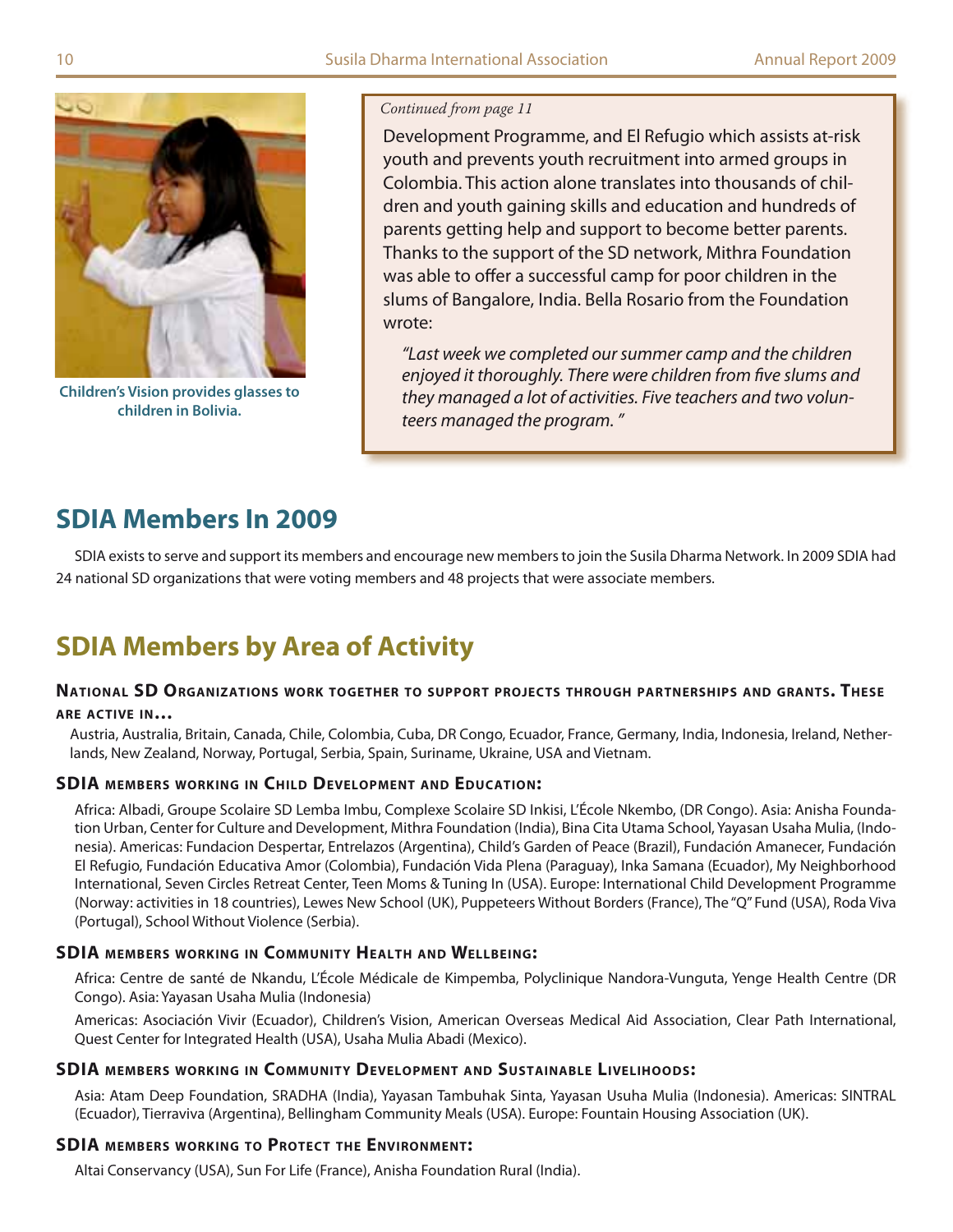#### *Continued from page 12*

Thanks to the leadership of SD Germany several SD National organisations participated in the support of a large German government funded grant to Anisha for its rural development and organic agriculture project. SDIA, with the help of SDIA Director Lawrence Fryer facilitated communications and reporting about this project between SD Nationals.

One result of the work of the SD network is that people like you support SDIA. Thank you all! Last year, Harlinah Hamer remembered SDIA in her will, and so it received a gift of \$52,000 Australian dollars that will go on to help many more emerging and developing social and humanitarian initiatives. Many thanks to our departed friend and former Director Harlinah. **Harlinah Hamer**



# **Financial Report**

|                                           |                     | <b>Temporarily</b> |                   |         |         |
|-------------------------------------------|---------------------|--------------------|-------------------|---------|---------|
| <b>ASSETS</b>                             | <b>Unrestricted</b> | restricted         | <b>Endowments</b> | 2009    | 2008    |
| <b>Cash and Term Deposits</b>             | 64,600              | 72,298             | 10,591            | 147,489 | 221,150 |
| <b>Accounts Receivable</b>                | 2,013               |                    |                   | 2,013   |         |
| Receivable from Unrestricted Fund         |                     |                    | 20,741            | 20,741  | 9,000   |
| <b>Prepaid Grants</b>                     |                     | 5,000              |                   | 5,000   |         |
| <b>Marketable Securities</b>              | 58,835              |                    | 389,299           | 448,134 | 323,985 |
| <b>Equity Investments at Cost</b>         | 4,108               |                    |                   | 4,108   | 4,108   |
|                                           | 129,556             | 77,298             | 420,631           | 627,485 | 558,243 |
| <b>LIABILITIES</b>                        |                     |                    |                   |         |         |
| <b>Accounts Payable</b>                   | 4,312               |                    |                   | 4,312   | 3,000   |
| Payable to Endowments                     | 20,741              |                    |                   | 20,741  | 9,000   |
| <b>Grants Received in Advance</b>         |                     | 3,344              |                   | 3,344   | 45,227  |
| Deferred Revenue                          |                     | 73,298             |                   | 73,954  | 79,711  |
|                                           | 25,053              | 77,298             |                   | 102,351 | 136,938 |
| <b>NET ASSETS</b>                         |                     |                    |                   |         |         |
| Non Restricted                            | 24,503              |                    |                   | 24,503  | 12,067  |
| Endowments                                |                     |                    | 405327            | 405,327 | 327,347 |
| Internally Restricted                     | 80,000              |                    | 15,304            | 95,304  | 81,891  |
|                                           | 104,503             |                    | 420,631           | 525,134 | 421,305 |
| <b>TOTAL LIABILITIES &amp; NET ASSETS</b> | 129,556             | 77,298             | 420,631           | 627,485 | 558,243 |

## **Balance Sheet as of December 31, 2009 (\$US)**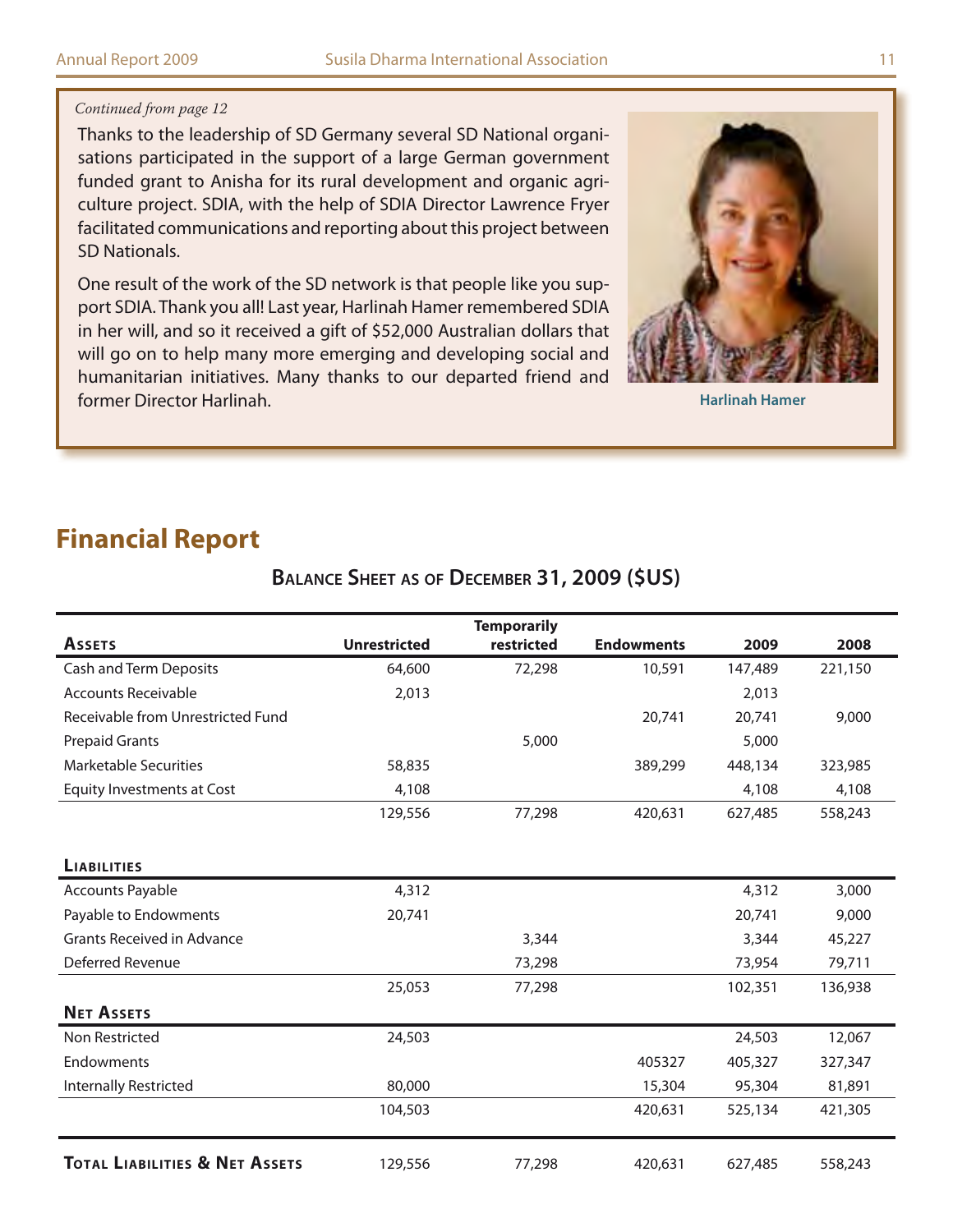| くくく                                                               |
|-------------------------------------------------------------------|
|                                                                   |
| ۱<br>ſ                                                            |
| í<br>I<br>I<br>Ī<br>I<br>ſ                                        |
| ١<br>ı                                                            |
| $\vdots$<br>֦֧ <u>֚֓</u> ֢֢֢֦֧֢ׅ֧֢ׅ֧ׅ֧֧֪ׅ֧֪ׅ֧֚֚֚֚֚֚֚֚֚֚֓֓֡֓֝֬֓֝֓֓ |
| $\frac{1}{2}$<br>j                                                |
| くしい<br>ı                                                          |
| ו<br>ו<br>I<br>:                                                  |
| I<br>l                                                            |
| ı<br>$\begin{array}{c} \hline \end{array}$                        |
|                                                                   |
| I<br>i<br>֞֓֕׆<br>׆<br>ĭ<br>Ć                                     |

|                                                          |                                   |                                        | <b>TEMORARILY</b>             | TEMPORARILY            |                   |          |         |
|----------------------------------------------------------|-----------------------------------|----------------------------------------|-------------------------------|------------------------|-------------------|----------|---------|
| REVENUE                                                  | <b>UNRESTRICTED</b><br>OPERATIONS | <b>UNRESTRICTED</b><br><b>SERVICES</b> | RESTRICTED<br><b>SERVICES</b> | RESTRICTED<br>PROJECTS | <b>ENDOWMENTS</b> | 2009     | 2008    |
| Deferred income carried forward                          |                                   |                                        | 43,183                        | 36,528                 |                   | 79,711   |         |
| Revenue from services                                    |                                   |                                        |                               |                        |                   |          | 27      |
| Foundations and trusts                                   |                                   |                                        | 1,000                         | 51,227                 |                   | 52,227   | 70,400  |
| Individual and group donations                           | 48,472                            |                                        | 6,926                         | 51,452                 |                   | 106,850  | 114,174 |
| SD Nationals                                             | 31,929                            |                                        | 9,578                         | 36,820                 |                   | 78,327   | 67,870  |
| Membership dues                                          | 500                               |                                        |                               |                        |                   | 500      | 600     |
| Interest and other income                                | 2,993                             |                                        |                               |                        | 23,413            | 26,406   | 18,888  |
| Bequests                                                 | 41,075                            |                                        |                               |                        |                   | 41,075   |         |
| Gain on disposal of Equity Investments                   | 36,905                            |                                        |                               |                        |                   | 36,905   | 295,027 |
| Deferred income                                          |                                   |                                        | (31,775)                      | (42, 179)              |                   | (73,954) |         |
| <b>Total Revenue</b>                                     | 161,874                           |                                        | 28,912                        | 133,848                | 23,413            | 348,047  | 566,986 |
| EXPENDITURE                                              |                                   |                                        |                               |                        |                   |          |         |
| Direct grants                                            |                                   |                                        |                               | 133,709                |                   | 133,709  | 105,185 |
| Services                                                 |                                   |                                        |                               |                        |                   |          |         |
| Research and Publications                                |                                   | 24,061                                 |                               |                        |                   | 24,061   | 13,300  |
| Support to Project Management                            |                                   | 8,058                                  | 6,016                         |                        |                   | 14,074   | 11,583  |
| Links to other organisations                             |                                   | 2,238                                  | 2,399                         |                        |                   | 4,637    | 2,127   |
| Fundraising for Projects                                 |                                   |                                        |                               |                        |                   |          | 1,413   |
| Outreach, Networking, Learning                           |                                   | 15,972                                 | 10,731                        |                        |                   | 26,703   | 9,397   |
| Administration                                           |                                   |                                        |                               |                        |                   |          |         |
| <b>Board Expenses</b>                                    | 12,343                            |                                        |                               |                        |                   | 12,343   | 5,038   |
| Contract Labour                                          |                                   | 3,000                                  |                               |                        |                   | 3,000    | 3,764   |
| Foreign Exchange (gain) Loss                             | (11,267)                          |                                        |                               |                        |                   | (11,267) | 3,764   |
| Executive Director                                       | 5,750                             | 18,250                                 |                               |                        |                   | 24,000   | 24,000  |
| Fundraising for SDIA                                     |                                   |                                        |                               |                        |                   |          | 1,281   |
| Office and Miscellaneous                                 | 7,967                             |                                        |                               |                        |                   | 7,967    | 7,079   |
| Professional Services                                    | 4,991                             |                                        |                               |                        |                   | 4,991    | 3,335   |
| <b>TOTAL EXPENDITURE</b>                                 | 19,764                            | 71,579                                 | 19,146                        | 133,709                |                   | 244,218  | 218,320 |
| EXCESS (DEFICIENCY OF REVENUE<br><b>OVER EXPENDITURE</b> | 142,090                           | (71,579)                               | 9,766                         | 139                    | 23,413            | 103,829  | 348,666 |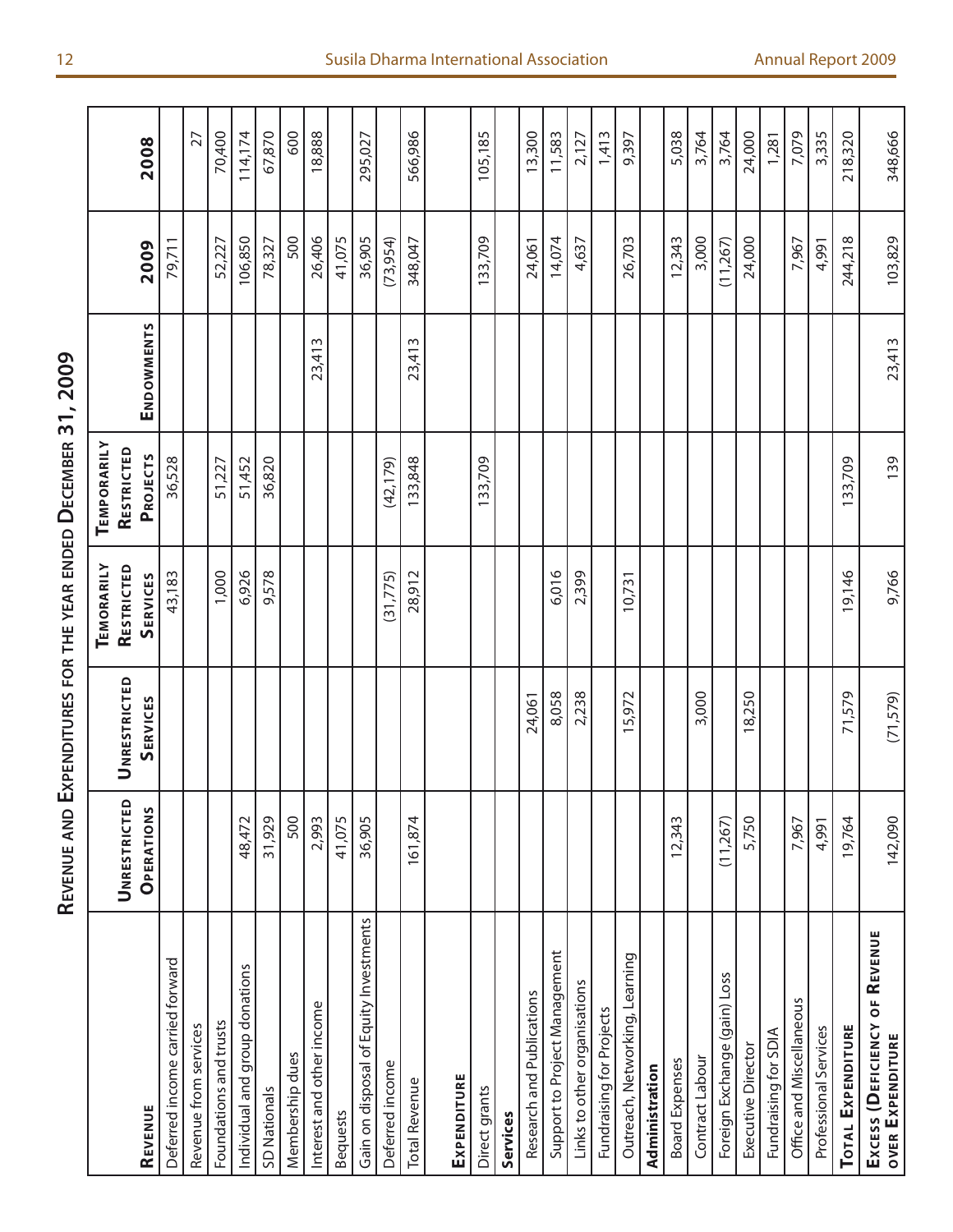

## **2009 Revenue—Total \$342,290**

| <b>Foundations and Trusts</b>          | 15.26% | \$52,227  |
|----------------------------------------|--------|-----------|
| Individual and Group Donations         | 31.22% | \$106,850 |
| SD Nationals and Membership Dues       | 23.03% | \$78,827  |
| Interest, Other Income, Bequests       | 19.71% | \$67,481  |
| Gain on disposal of Equity Investments | 10.78% | \$36,905  |

## **2009 Use of Funds—Total \$255,485**

| <b>Direct Grants</b>             | 52.3% | 133,709 |
|----------------------------------|-------|---------|
| <b>Research and Publications</b> | 9.4%  | 24,061  |
| <b>Capacity Building</b>         | 5.5%  | 14,074  |
| Links to Other Organisations     | 1.8%  | 4,637   |
| Outreach, Networking, Learning   | 10.5% | 26,703  |
| Management & Administration      | 9.9%  | 25,301  |
| Personnel Cost                   | 10.6% | 27,000  |
|                                  |       |         |

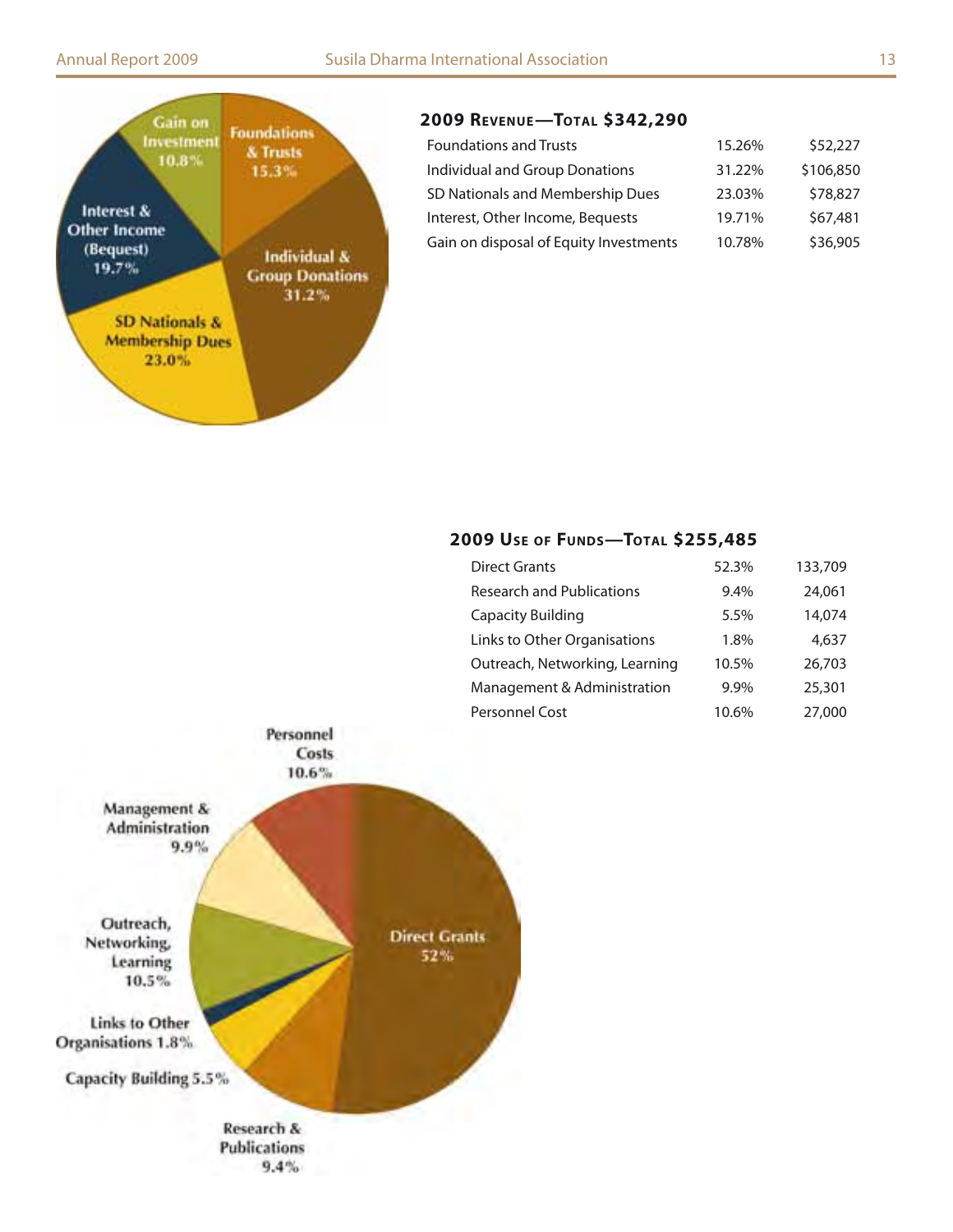# **Many Thanks…**

On behalf of the Susila Dharma Network, thanks to all the donors who make the work of SDIA, SD nationals and SD projects possible. In a time of global financial instability, we continue to need, welcome and appreciate your support! Thanks equally to the SD Nationals and their teams and the dozens of volunteers who give of their time to make this international network a living, growing reality. Thank you to members of the World Subud Council and Executive Office for creating space for the development of SDIA and its members. And of course, thank you to the project leaders and their teams who work tirelessly, under the most challenging conditions, to improve living, learning and working conditions for communities all over the world.

#### **General Fund**

Simon Andrews Halimah Armytage Emmanuel Aronie L. Bat Paula Blacking Serena Du Bois Petrus Brenters Viviana Brodey Indumati Conway David & Helen Edkins

#### *(General Fund Continued)* **Friends of SDI Dollar-a-Day Club**

Magriet Snel Clive & Lynn Stephenson Halstein Stralberg Rayner & Lydia Sturton Hemma Sullivan Lynhard H. Synek Miftach & Astrid Taylor Katsue Ismana Tsujimura Istafiah Vogel Michael Wisnon

#### **SD & Subud Organisations**

Subud Austria Subud Boston SD Britain SD Canada SD France SD Germany SD Indonesia SD Ireland Subud Japan SD Netherlands SD Norway Subud Philadelphia Subud Portland SD Spain SD USA Asociacion Subud de Venezuela SD New Zealand World Subud Association

Raphael Favre Hanafi Fraval Inaki Galech-Amillano M.I. Ganief Alfredo Gemesio Mansur Ghose Mariamah Gintzburger H. Graham Roland & Laurie Heijn Peter & Jillian Hensley

L. Arquette (Estate) Bardolf Paul Lusanna & Ridwan Blond S & H Fehmi Isaac Goff Meldan & Serena Heaslip George Helmer Reynold Hutchinson Luqman Katz P. Maack Magriet Snel Danton Spivey Melissa Thomas

#### Kurt Linhard Holub R. Hutchinson M. S. Ismail Achmad Kooyman Andrei Kuleshov & Svetlana Kuleshova Ronald Leask S. Lemere-Goff Patricia M. Maack The-Son Mai Hugh Makins

Dominique Anglesio Halimah Armytage Lorna Baker Latifah Brett Laksar & Arifah Burra Heather Cooter John Daly Rohana Darlington Rohana Filippi Markus & Akiko Fraval Cedic Brahim Hadjadj Rasunah Katz Elizabeth Klarenbeek-vander Lann

Marisa Manley M. & H van der Matten Matthew & Melanie Mayberry Ika Ruth Mewes Helena Milan Barney & Vanessa Nashold Sylvia Nilsson H. Norman Albert Palmeter Adrian Max Potter

Imbert Matthee John McElkerney Vanessa Nashold Harris Luqman Nazimuddin (Luqman Harris?) Mark Penwell Illène Pevec Matthew Pienaar Laura Ramsey Gideon & Miryam Sarnat Hamilton & Elfrida Schragen Mardijah Simpson Gregory Tarsy Latif Vogel

#### **Projects & BSB Residual**

Gregory Alexander Damanhuri D. Alkaitis Mary Gladys Allison Howard Aschoff Hester & Raphael Bate Edith Viviana Becker Louisa Bedford Hardwin Blanchard Lusana J. & Ridwan Blond Carey Boroditsky Ellen Bruce Liane Card Diane Hilary Carr Birgit Cars Angel S. Chavez Daniel Cheifetz Kenneth & Fatijah Clark Michaela Cook Marcella Cooke

Helena Cornelius Alan Latafat Correa Rupert Cuningham Masud Darlington Sofia Davey Ismutijah Davis Dodson Design Fardiyah Dickie Soeyarsih S. Djojopranoto Stella Downie Joan E. White, Dr. Lauren DuMond Robiyan Easty Hassan & Sermin Fehmi Foong Sze Fook Claire Franklin Ludmilla Fritzova-Swestkowa Mansur Geiger

Rosanne Corah

M. Giel & L. Giel-Tesselar Hamidah Glasgow Jacqueline Guigue-Leproust Reyna Hadley Rosalind B. Hamilton Theresia Stern Hanf Slamet Harsono Hanafi Hayes Meldan Heaslip George Helmer Lucas & Rosanna Hille John Hurd Reynold Hutchinson Reynold Jelman Barbara Johns Muchtar Johnson Robin Jones Alfathah Kerner Arthur Edward King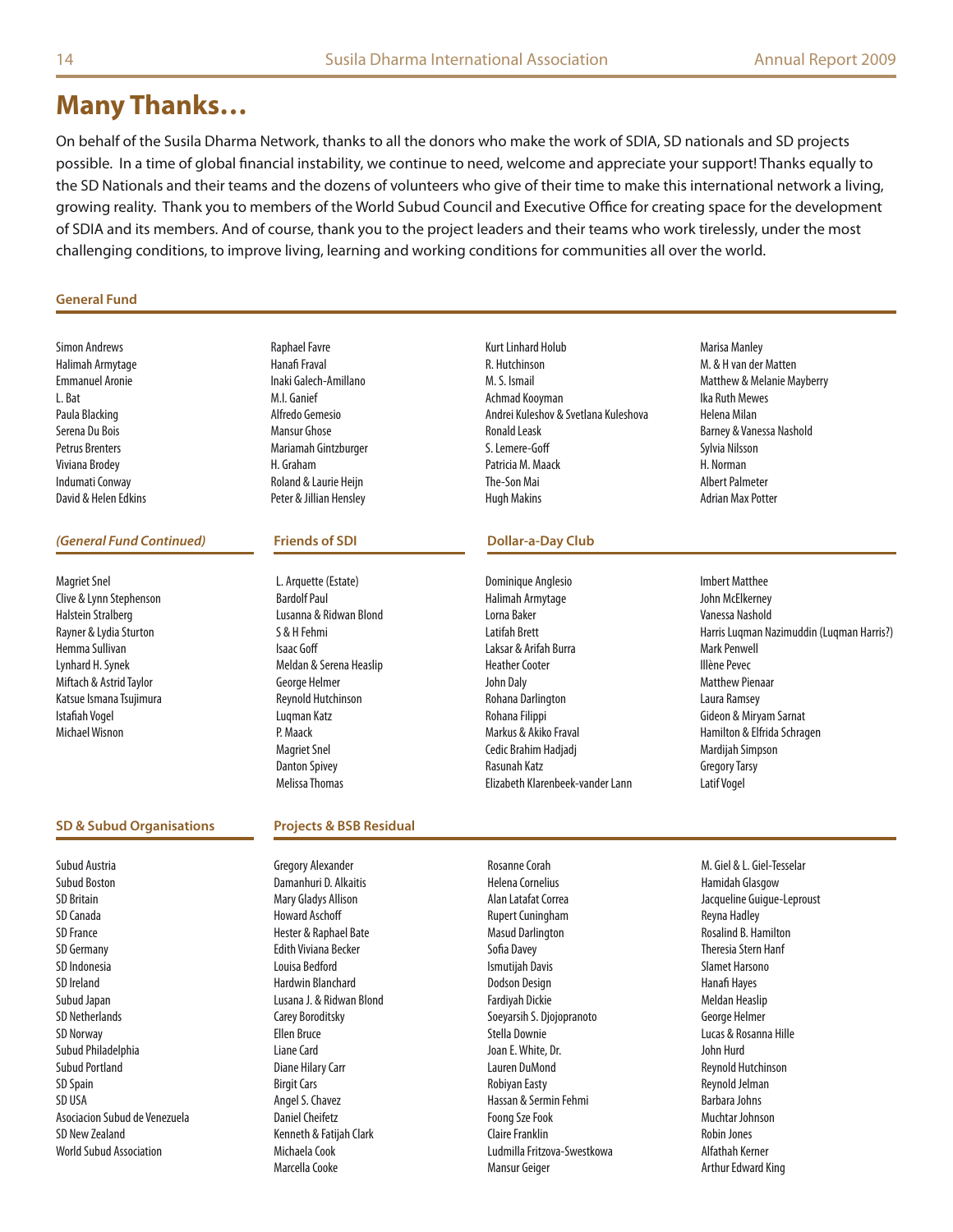#### *Projects & BSB Residual continued*

Achmad Adrian Kooyman Rachmat Richard Kops Lorena Kreda Emmaline Lear Samuel & Valerie Eunice Lesley Marwan LoMele Marcus Mackay Chris Martin Sandra McElroy Pamela McKee Sylvia Weinstein White McRae Lailani Moody Bernward Muehlenbein Marianni New Rosalind Orchard

#### **A Child's Garden of Peace**

April Allen Anrahyah C. Arstad L. A. Baiot Alexa Bass Cara P. Borchers Seth Brown Michael Chapman E. Annette Choszczyck Sandra Conners Elizabeth Czhubirka Elizabeth Mills Dancy Jenny Dewitt Orianne Evans Reynold Feldman Jofi Fischer Karen Franck

Columbus Foundation Muhammad-Subuh Foundation

Raphael Bate Katherine Carré Solen Lees Myra Margolin Amalia Rasheed Frédéric Richard Virginia Thomas Garrett Thomson Alexandra Woodward Roseanna Ovington Louise Paemen Rochana E. Paus Raymond & Linda Pease Luke Penseney Laura (Catharina) Van der Ploeg Christopher & Thelma Pollard Raymond Prescott Subud Reigate Frédéric & Yvonne Richard Alain Emmanuel Rivière Paulino Edo Roda Sajogyo, Dr. Hikayah H. Versteeg & Mariam Salzmann Erica Sapir

Robert Schreiber Matthew Shorter Frederik Siegmund Paul Sillem Dahlan Simpson Lukman Sinclair Raphael Skerratt Miriam Snow Subagio, Siti Soedariyah Stephan & Sri Solat Henrietta Spencer Danton Spivey Dorota Steensland Lester Sutherland Hubert Talib

Martha A. Tarantino Bradford & Celia Temple Amalijah Thompson Stephen Thomson Haryanto Truong Hamid & Masnafiyah Versteeg Estate of Varindra Vittachi Latif Vogel Berit Leonore Waage Helen Cora Louise Watson Elise Weaver F. G. J. Wessels Robert Winter Reinhard Wolke Amilta Zoltan

Janet Gillespie Stephanie Glenwright Carolyn Halpin-Healy Adam Hanna Jane Hart Kimberly H. Holland Marjorie Hornik Pam & Andy Horowitz Paula Horrigan Anne Catherine Jones Susan M. Jordan Amy Kaiser Leigh McGowan Kauffman Danna Kelly Barbara Koester Sarah B. Larrabee

#### **Foundations Enterprise Sponsorship Volunteer Translators**

Makesfive Ltd. (Solihin Garrard) Markets Intelligence (Luke Penseney) Shepherd's Watch (Harris Morrison) Used Books Search Worldwide (Muchtar Nankivell) Web Networks (Oliver Zielke)

#### **Other Volunteers**

Samuel Chapleau (Bookkeeper) Hester Bate Rasjidah Flores Alexandra Woodward Osanna Favre (Volunteering) Monica and Hedley Bennett (SD Bed and Breakfast) Hadrian Holloway (SDIA office volunteer) Solihin Garrard (meeting facilitation).

Elizabeth Lathrop Ruth Lawyer Wee-Kiat Lim Carol L. Linne Laurie Loeb Laura Major Sylvia Margolin Sarah Phillips Mathews Sue McEvoy Bo Mead Cheyenne Mendel Patricia Peterson Illene Pevec Irin Alice Poellot Katharine Rushton Stacey Schmela

Dominique Anglesio Dahlan Bécart Simone van Beek Raphaelle Chapleau Samuel Chapleau Arnaud Delune

#### **UN Representatives Channel Channel Channel Channel Board of Directors in 2009 5taff**

Sharifin Gardiner (UK), Chairman Osanna Vaughn (Germany), World Subud Association Chairlady Raphael Bate (France) Lusana Blond (USA) Arnaud Delune (France) Lawrence Fryer (Germany) Lawrence Leetz (Holland) Laura Lesley (UK) Mardijah Simpson (Australia) Paloma de la Vina (Spain) Uraida Vacacela (Ecuador) Haris Wolfgang (USA)

#### Robyn Scott Simon Shina Stephanie Solorzano Kelly Stainton Suzanne Stephens Elizabeth L. Stigler Kathleen Stribley Marija Stroke Holly Timms Tyler Troup Claire Werthan Heather E. Woolridge Cynthia Zinser

Lahana Doucet Emmanuel Fajardo Raúl Fernández Rabindranath McCormick Nathan Nudman Natalia Segal

Samuel Chapleau, Bookkeeping and Finance Rosanna Hille, Communications Coordinator Solen Lees, UN Coordinator, Translation and Volunteering Cassidy Sterling, Office Administrator Virginia Thomas, Executive Director